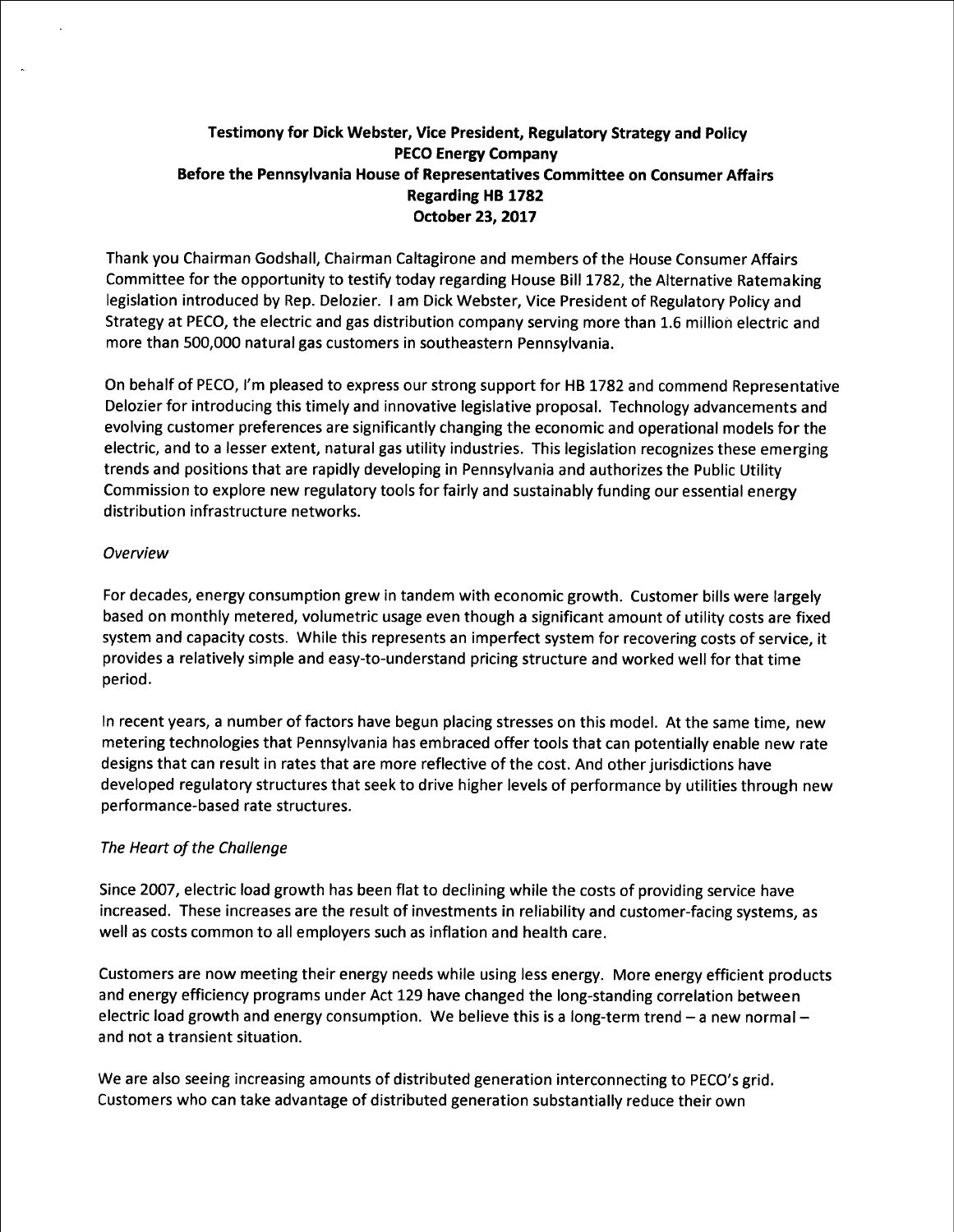consumption when net metering rules apply, and with these reductions, they also sharply reduce their own contributions to funding the grid.

However, because utilities must build their systems to serve the peak load requirements of our customers -- and these peaks do not generally coincide with maximum production from DG systems -our cost of serving these customers do not substantially decline. Many DG customers actually take power from the grid during peak times but offset the usage for billing purposes under net metering rules thus foregoing any contribution to funding the grid. In many cases, system costs actually increase because of the more complex nature of managing two-way power flows and intermittent resources.

For PECO, this is almost exclusively an issue for our residential customer class, as our commercial and industrial customers have been transitioned successfully to demand-based rates.

Of course, efficient use of energy and clean, distributed generation are both good things. The trick is to develop regulatory approaches that recognize these trends and adjust our ways of paying for the grid appropriately.

### Potential Solutions

Right now, there's no one model for how to do this best. Virtually every state in the U.S. and countries around the world are looking at this issue. We could probably design new rates that optimally assigned costs, but if these rates were so complex that customers could not understand and respond to price signals on usage, we'd struggle with implementation.

At the same time, if we leave our residential rate structures exactly as they are today, we're either going to experience some level of unreasonable and unfair cost shifting among customers or underfund the grid

The best answer, I believe, is to encourage utilities to develop and propose a range of new rate structures that will allow regulators and stakeholders to examine their relative merits in meeting two high-level policy goals -- fair allocation of costs and sustainable grid funding. The PUC would not be required to approve any particular proposal, but it would be clearly authorized to approve those that it finds in the public interest and consistent with these policy goals.

Upon PUC approval, we would develop data on how customers respond to new ratemaking structures, or alternatively, how performance-based rates impact utility performance

House Bill 1782 takes exactly this approach and provides maximum flexibility for the Pennsylvania Public Utility Commission to consider utility proposed rate alternatives that satisfy the fair and sustainable tests. This is important, because even as we talk about concepts like decoupling, performance-based rates or residential demand charges, we should recognize that there are multiple potential variations on each of these concepts.

HB 1782 also provides the Commission flexibility to consider utility proposals for innovative rate designs for emerging applications such as electric vehicles and battery storage systems. For each of these technologies, designing rates that encourage efficient charging and discharge of electric energy will play an important part in determining how beneficial they can be to the overall grid.